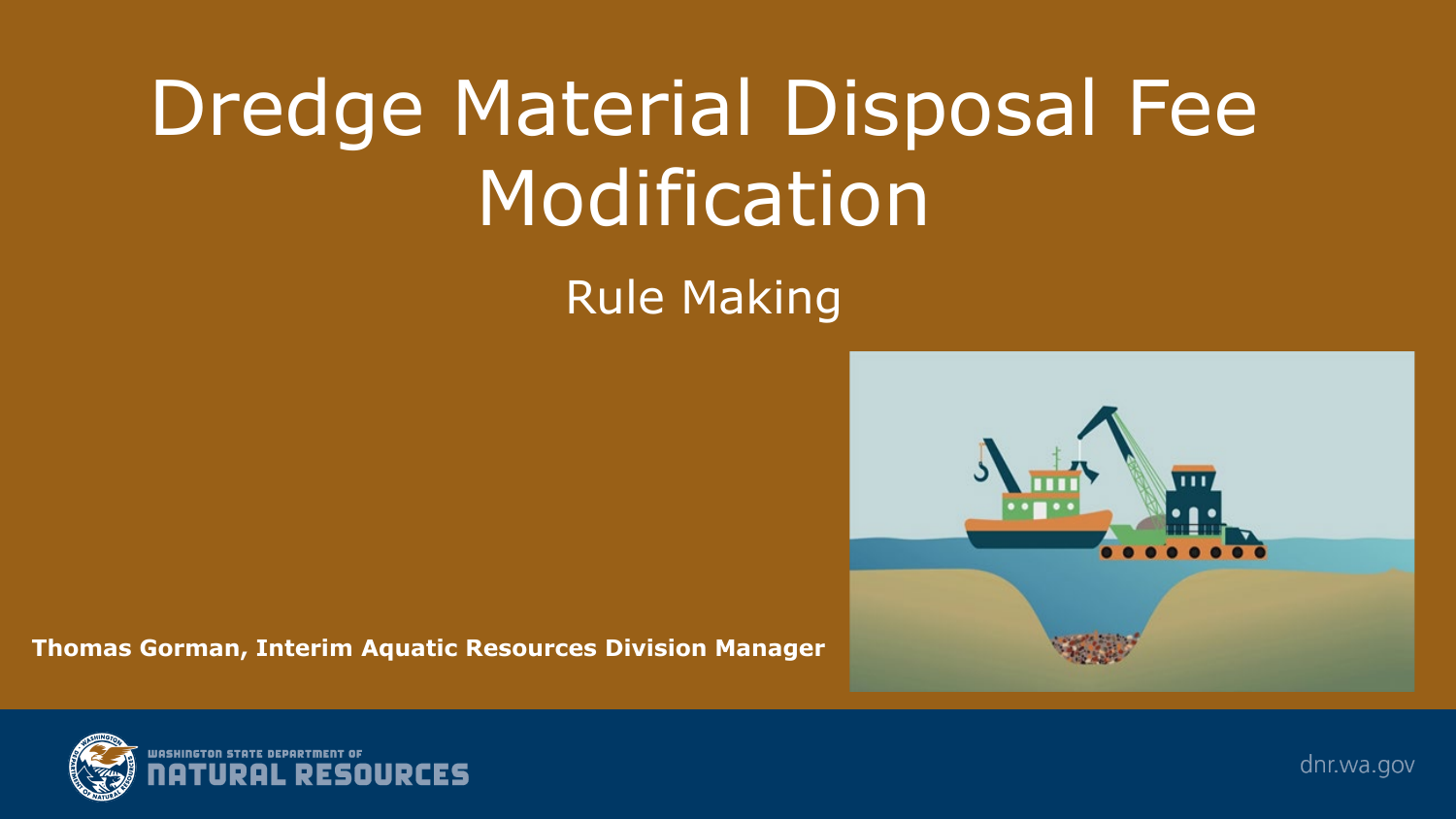### Dredge Material Disposal Sites

| <b>Water Body</b>   | <b>Site Name</b>        | <b>Site Type</b>     |  |
|---------------------|-------------------------|----------------------|--|
| <b>Puget Sound</b>  | Anderson/Ketron         | Nondispersive        |  |
|                     | <b>Bellingham Bay</b>   | Nondispersive        |  |
|                     | <b>Commencement Bay</b> | Nondispersive        |  |
|                     | <b>Elliott Bay</b>      | <b>Nondispersive</b> |  |
|                     | <b>Port Gardner</b>     | Nondispersive        |  |
|                     | <b>Rosario Strait</b>   | <b>Dispersive</b>    |  |
|                     | <b>Port Townsend</b>    | <b>Dispersive</b>    |  |
|                     | <b>Port Angeles</b>     | <b>Dispersive</b>    |  |
| <b>Grays Harbor</b> | <b>Point Chehalis</b>   | <b>Dispersive</b>    |  |
|                     | South Jetty             | <b>Dispersive</b>    |  |



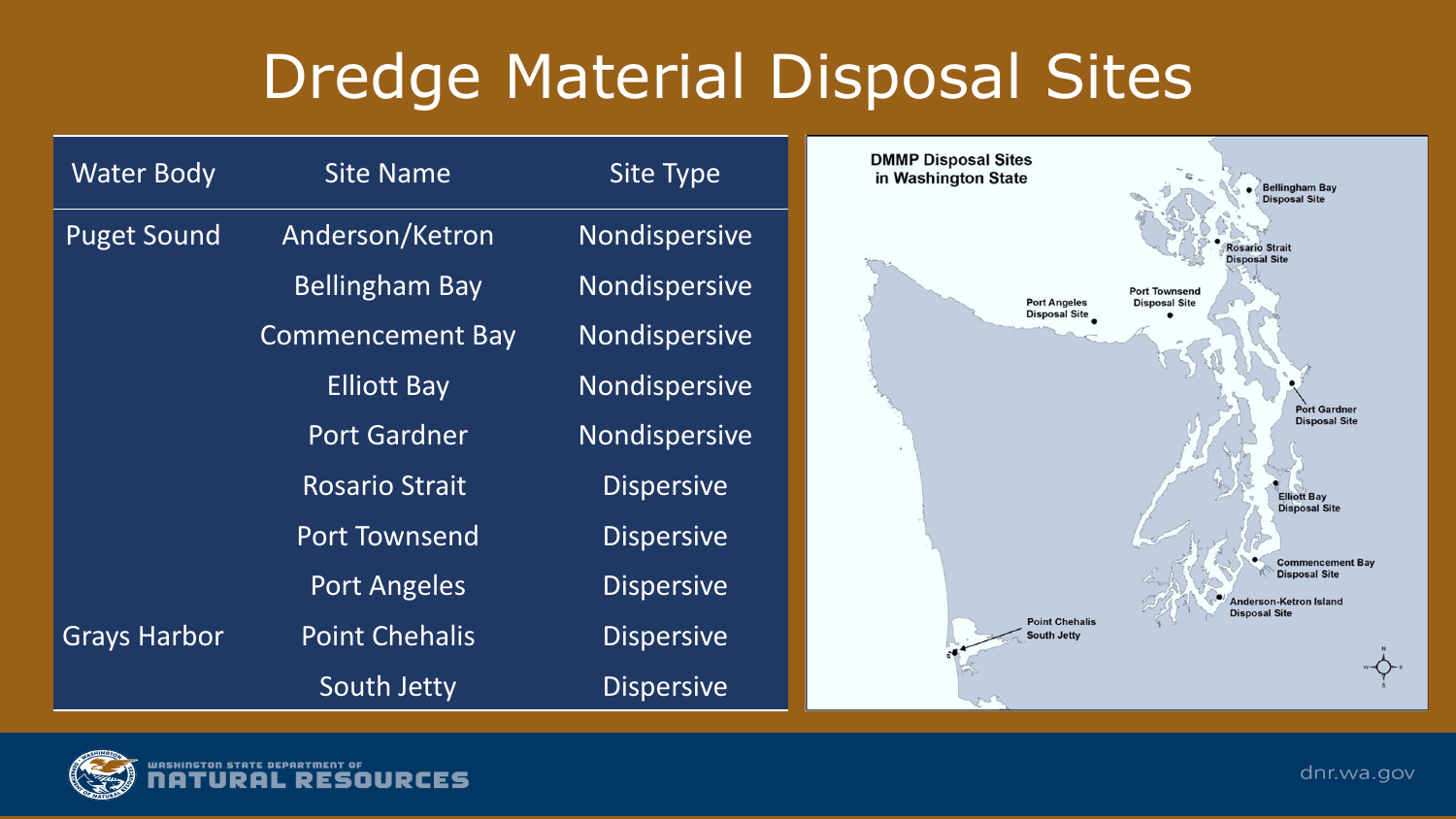## Dredged Material Disposal Fee

| <b>Disposal Site</b><br>Location | <b>Current Fee</b><br>per cubic<br>yard | <b>Minimum Fee</b> |
|----------------------------------|-----------------------------------------|--------------------|
| <b>Puget Sound</b>               | \$0.45                                  | \$2,000            |
| <b>Grays Harbor</b>              | \$0.10                                  | \$300              |
| <b>Damage Fee</b><br>(all sites) | \$5.00                                  |                    |

#### **RCW 79.105.520 - Fees for use of aquatic land dredged material disposal sites authorized**

The department shall estimate the costs of site management and environmental monitoring at aquatic land dredged material disposal sites and may, by rule, establish fees for use of the sites in amounts no greater than necessary to cover the estimated costs. All such revenues shall be placed in the aquatic land dredged material disposal site account under RCW 79.105.510

#### **WAC 332-30-166**

Fees will be charged at rates sufficient to cover all departmental costs associated with management of the sites. Fees will be reviewed and adjusted annually or more often as needed.

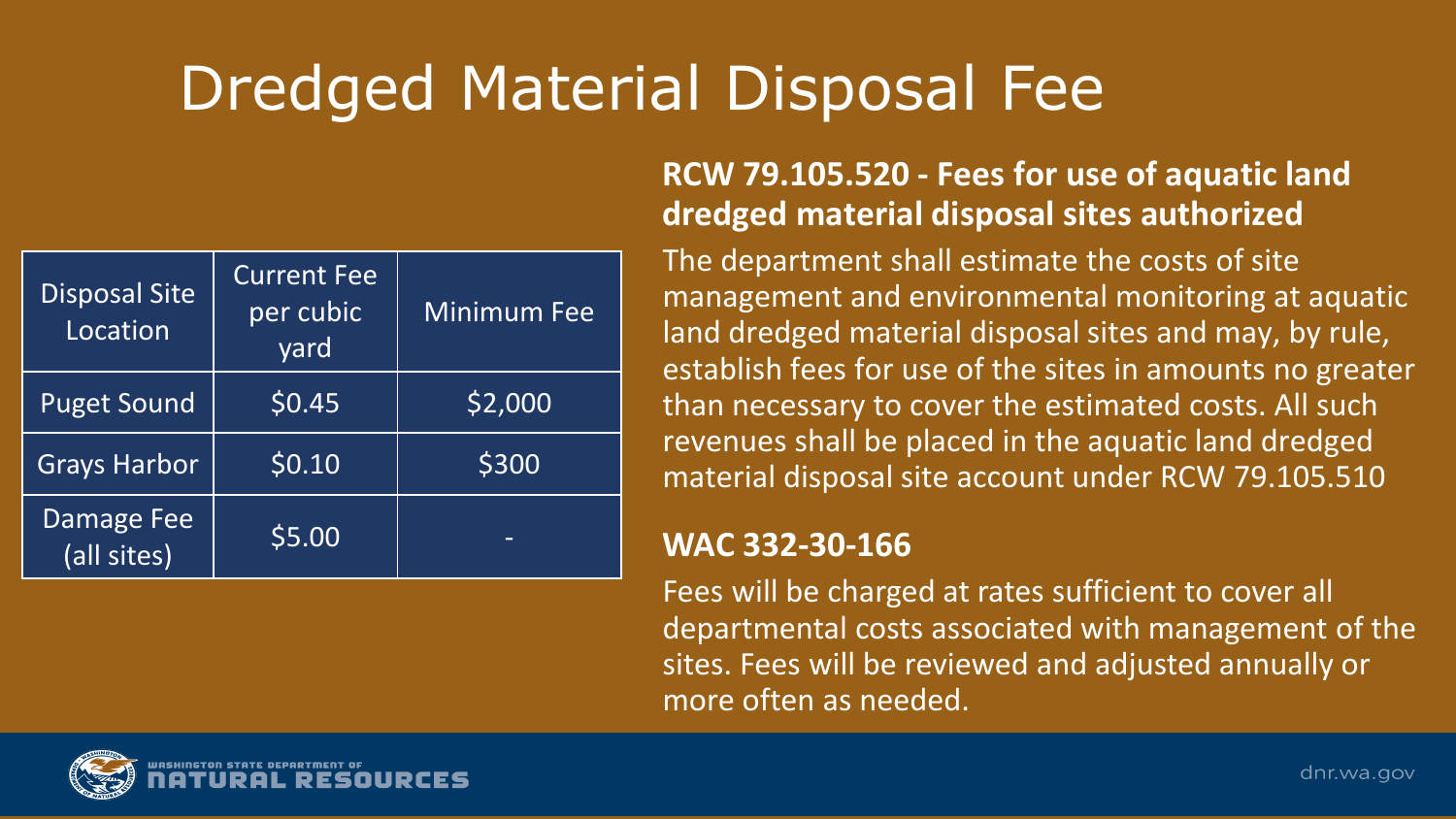### Program Costs per cubic yard of material

| Site Monitoring | Program<br>Compliance | <b>Fund Management</b> |                 |
|-----------------|-----------------------|------------------------|-----------------|
| $50.53 - 50.77$ | $$0.08 - $0.75$       | $$0.03 - $0.20$        | $$0.70 - $1.51$ |



dnr.wa.gov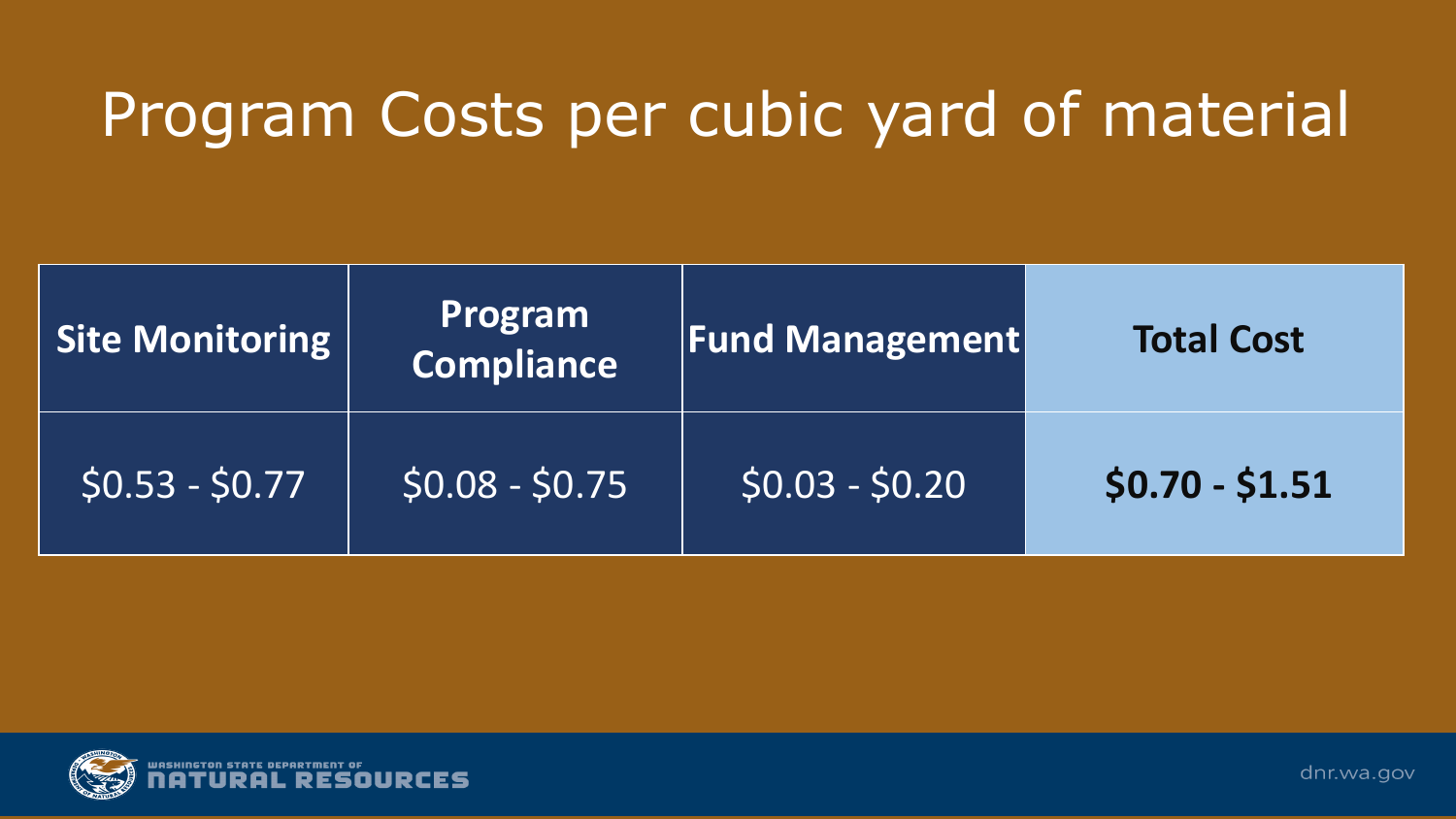### Projected Program Costs

| <b>Activities</b>                              | <b>Future Cost</b><br><b>Projections</b> | <b>Notes</b>                                                                                                                                                    |
|------------------------------------------------|------------------------------------------|-----------------------------------------------------------------------------------------------------------------------------------------------------------------|
| Site Monitoring Costs \$250,000                |                                          | Projected non-dispersive site monitoring costs (chemical and biological).                                                                                       |
| <b>Program Compliance</b><br>Costs             | \$50,000                                 | Funding for additional studies to meet federal and state requirements to<br>ensure sites are allowed to remain open.                                            |
| <b>Fund Management</b><br>Costs                | \$24,000                                 | Costs associated with fund management (e.g., use authorization<br>development and management and invoicing).                                                    |
| <b>Targeted Minimum</b><br><b>Fund Balance</b> | \$400,000                                | Funding to cover unexpected monitoring or studies, DNR administrative<br>costs, and a buffer for unanticipated costs or when revenue is less than<br>projected. |

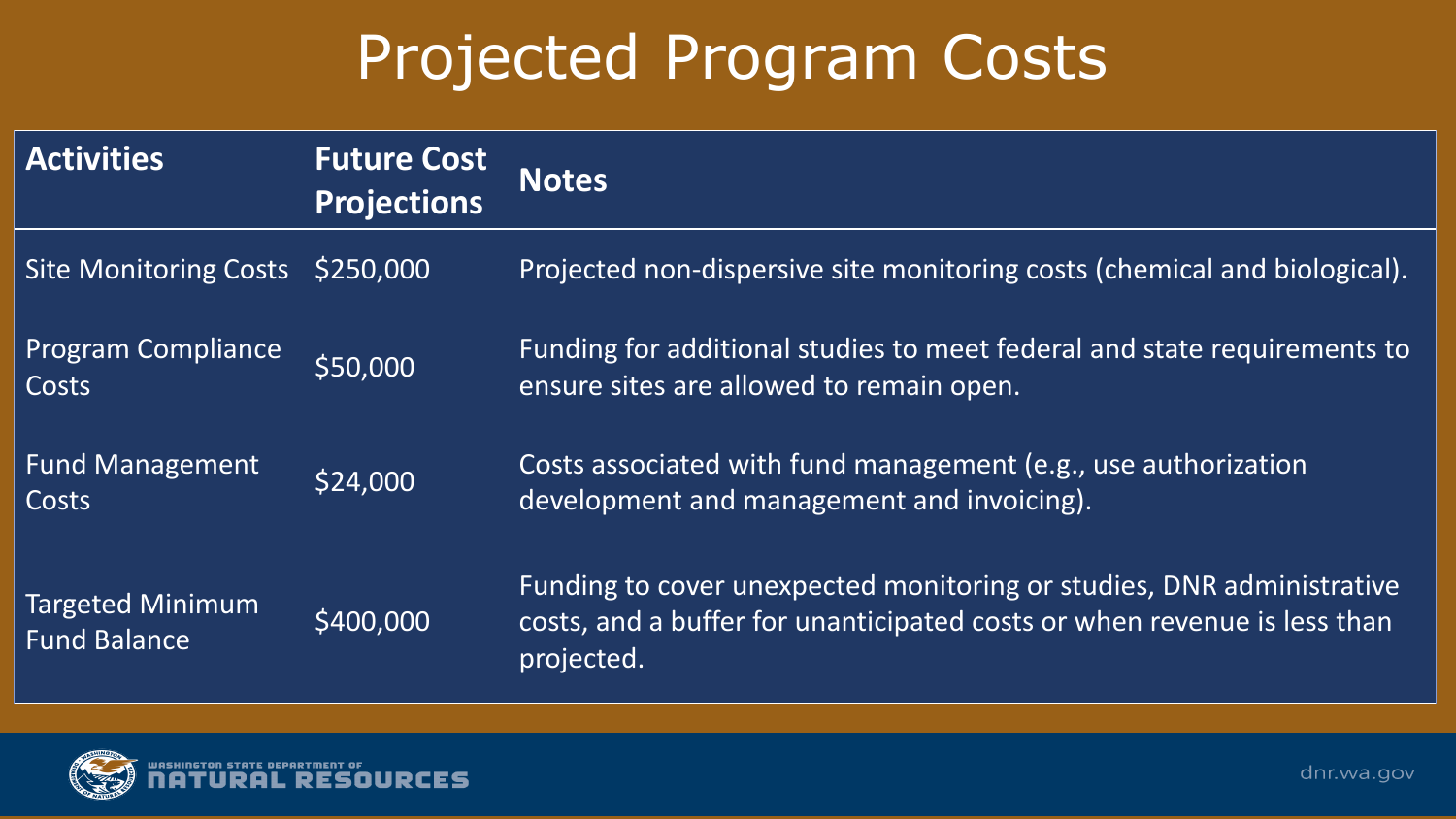## Proposed Changes to WAC 332-30-166

| <b>Puget Sound Disposal Fee</b><br>per cubic yard | <b>Implementation timeline</b> | <b>Grays Harbor Disposal Fee</b> |
|---------------------------------------------------|--------------------------------|----------------------------------|
| \$0.45                                            | <b>Until June 30, 2022</b>     | \$0.10                           |
| \$0.75                                            | July 1, 2022- June 30, 2025    | \$0.15                           |
| <b>\$0.95</b>                                     | July 1, 2025 - thereafter      | \$0.20                           |

#### Minor Language Changes proposed:

- Removal of *interagency open water disposal site evaluation committee* and replaced with *Dredged Material Management Program (DMMP)*.
- Language changes to be consistent with current DNR operations (*lease* changed to *authorization, dumping* to *disposal*)

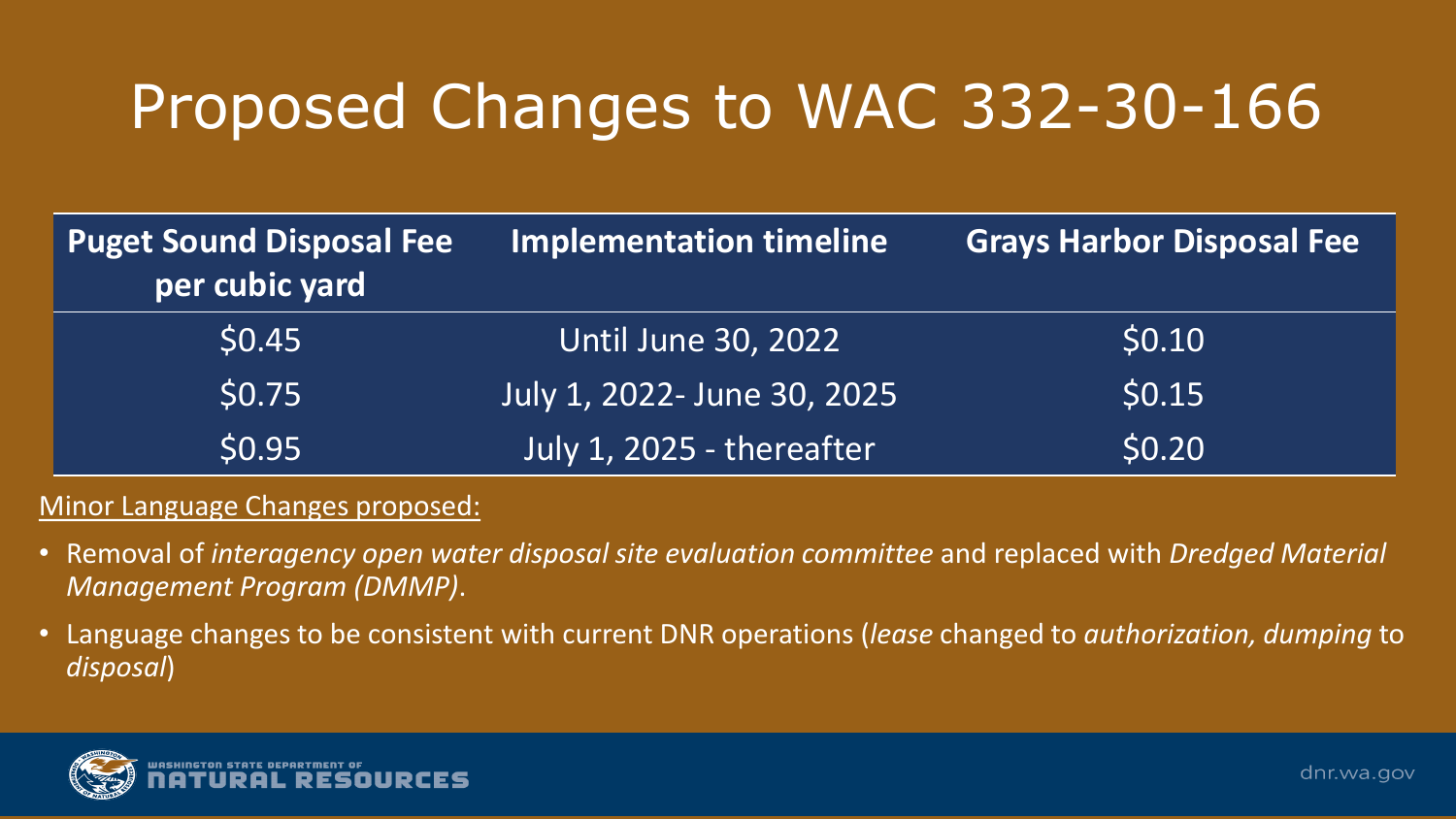### Disposal Fee Rule Making Timeline



#### More materials and information available to public on the **DNR Dredge Material Website**

- DNR Rule Making Website
- CR-102 Rule Making Filing
- Dredge Material Factsheet
- Frequently Asked Questions
- Small Business Economic Impact Statement
- Public Hearing Presentation
- Link to contact: **dmmp@dnr.wa.gov**